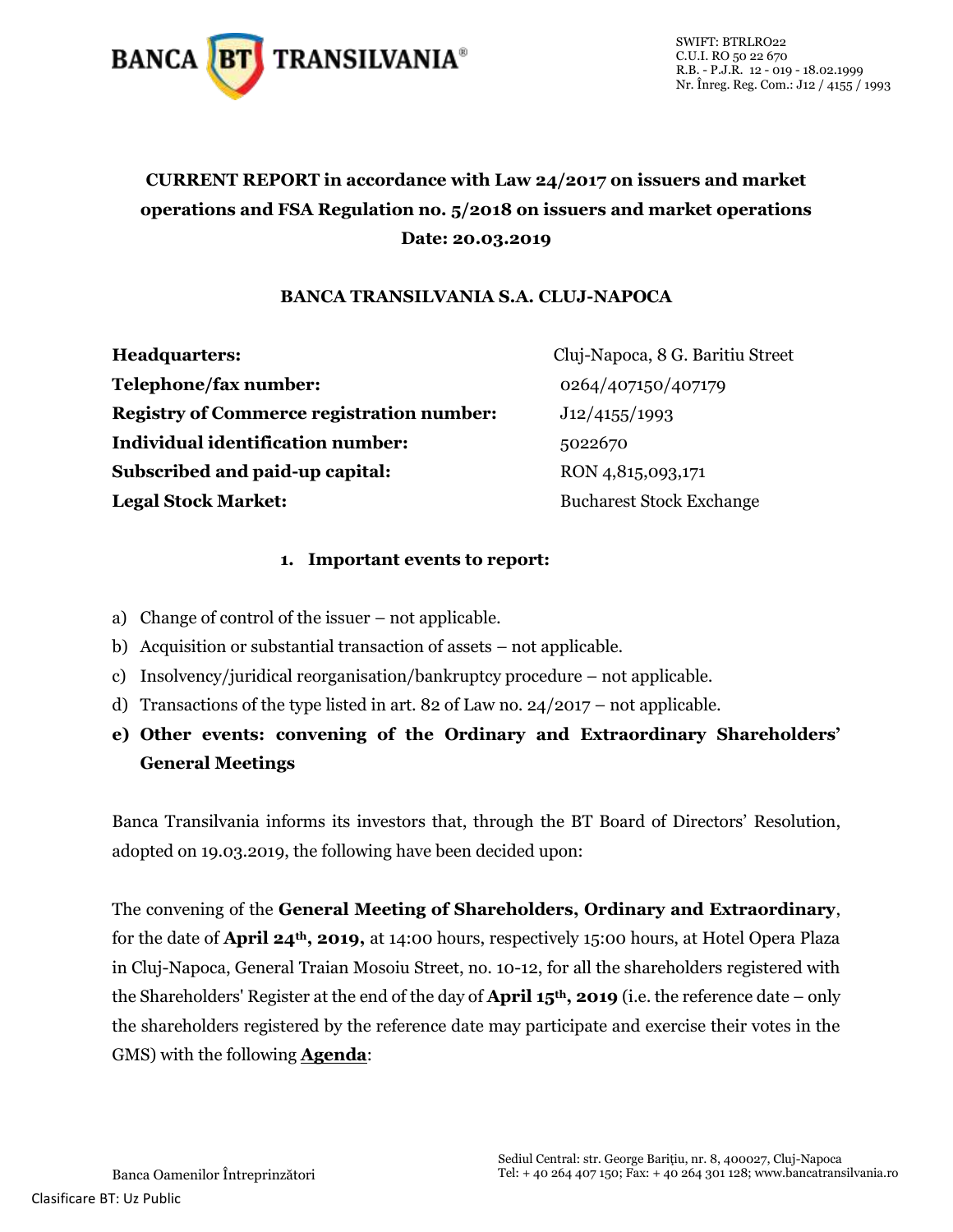

#### **For the Ordinary General Meeting:**

- **1.** Approval of the annual statutory IFRS financial statements for the 2018 financial year, in compliance with NBR's Order No. 27/2010, as subsequently amended, together with the Report of the Board of Directors and the Report of the Independent Auditor.
- **2.** Approval of the net profit distribution in the sum of RON 1,219,390,604 as follows: allocation of the sum of RON 196,188,315 for legal and other reserves, of the sum of RON 1,023,202,289 lei for net profit reserves to be distributed, of which RON 818,565,850 will be paid as dividends. Approval of a gross dividend per share of RON 0.17.
- **3.** Discharge of directors for 2018.
- **4.** Approval of the revenue and expenditure budget and the investment plan for 2019 (business plan for 2019).
- **5.** Establishing the directors' remuneration for 2019, including the maximum cap of additional remunerations (fixed and variable) granted to directors and managers.
- **6.** Approval of the date of **June 5th, 2019** as the registration date and of the **ex date June 4th, 2019**, for the identification of the shareholders who will benefit from the results of the Ordinary GMS and to whom the effects of the Ordinary GMS Decisions are applicable, including but not limited to the identification of the shareholders who will benefit from dividends.
- **7.** Approval of the date of **June 14th, 2019** as the payment date for dividend distribution.
- **8.** Approval of the mandates for the Board of Directors and for its individual members to carry out the decisions adopted by the Ordinary General Meeting of Shareholders.

#### **For the Extraordinary General Meeting:**

**1.** Increase of the share capital with the amount of **RON 400,824,754** by issuing **400,824,754** new shares, at a nominal value of RON 1/share as well a mandate to the Board of Directors in order to determine the price at which the fractions of shares will be compensated following the application of the algorithm and the rounding of the results, in accordance with the applicable legal provisions.

The increase in the share capital will be carried out through the capitalization of reserves from the net profit of the year 2018 and the reserves from net profit of the previous years in amount of RON 400,824,754, by issuing a number of 400,824,754 shares, with a nominal value of RON 1/share in the benefit of the shareholders registered with the Shareholding Register held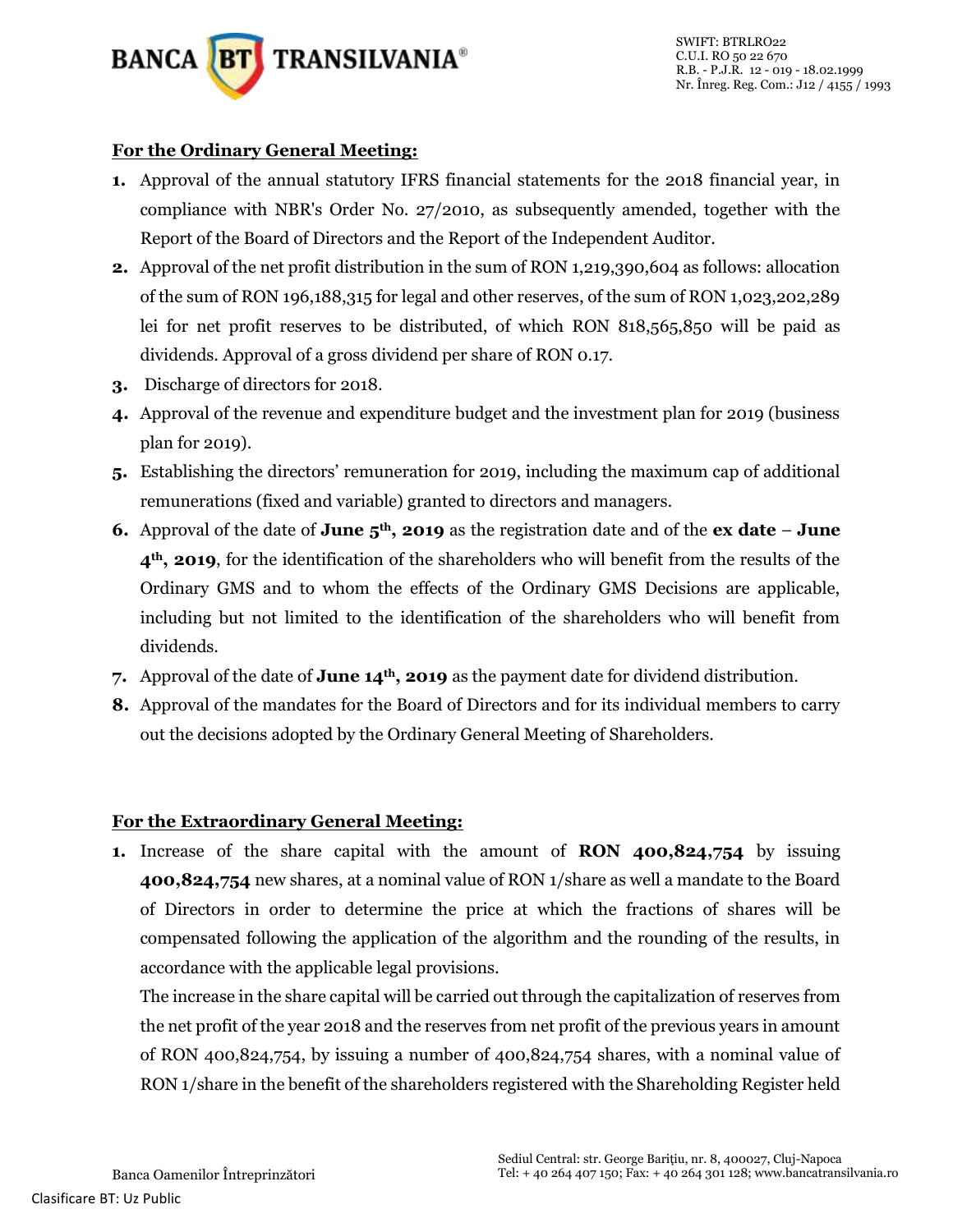

by the Central Depository at the registration date that will be established by the GSM (proposed date August 2nd, 2019);

- **2.** Approval of the share buyback by the Bank, in accordance with the applicable legal provisions, under the following terms and conditions: up to **35,000,000** shares (0,7268% of the total shares included in the share capital) with a nominal value of RON 1/share at a minimum price equal to the market price on BSE at the moment of the buyback and a maximum price of RON 4 for a period of maximum 18 months as of the publishing date of the EGMS resolution in the Official Gazette of Romania, Part IV, part of a stock option plan with the purpose of implementing a remuneration program and a personnel incentive program for a period of at least 3 years as well as the payment of fixed remuneration, and the granting of a mandate for the Board of Directors for the enforcement of this resolution.
- **3.** Approval of the date of **August 2nd, 2019** as the registration date and of the **ex-date – August 1st, 2019,** for the identification of the shareholders who will benefit from the results of the Extraordinary GMS and to whom the effects of the Extraordinary GMS Decisions are applicable, including but not limited to the identification of the shareholders who will benefit from the shares allocated following the capital increase**.**
- **4.** Approval of the date of **August 5th, 2019** as the payment date for distribution of shares following the share capital increase.
- **5.** Approval of the mandates for the Board of Directors and individually for each of its members, in order to carry out the decisions of the Extraordinary General Shareholders Meeting.

If, at the first convening, the legal and statutory quorum is not met, the general meeting (ordinary and extraordinary) will take place on **April 25th, 2019**, at 14:00 hours, respectively 15:00, at the above mentioned venue, with the same agenda and the same reference date.

#### **GMS Documents:**

The convening notice, the documents to be debated as well as the GMS resolution draft are available at the bank's head office in Cluj-Napoca, 8 George Baritiu St., starting with March 24, 2019 or on the web page of the bank: (www.bancatransilvania.ro).

The share capital of Banca Transilvania is composed of **4,815,093,171** shares, each share conferring the right to express one vote within the GMS.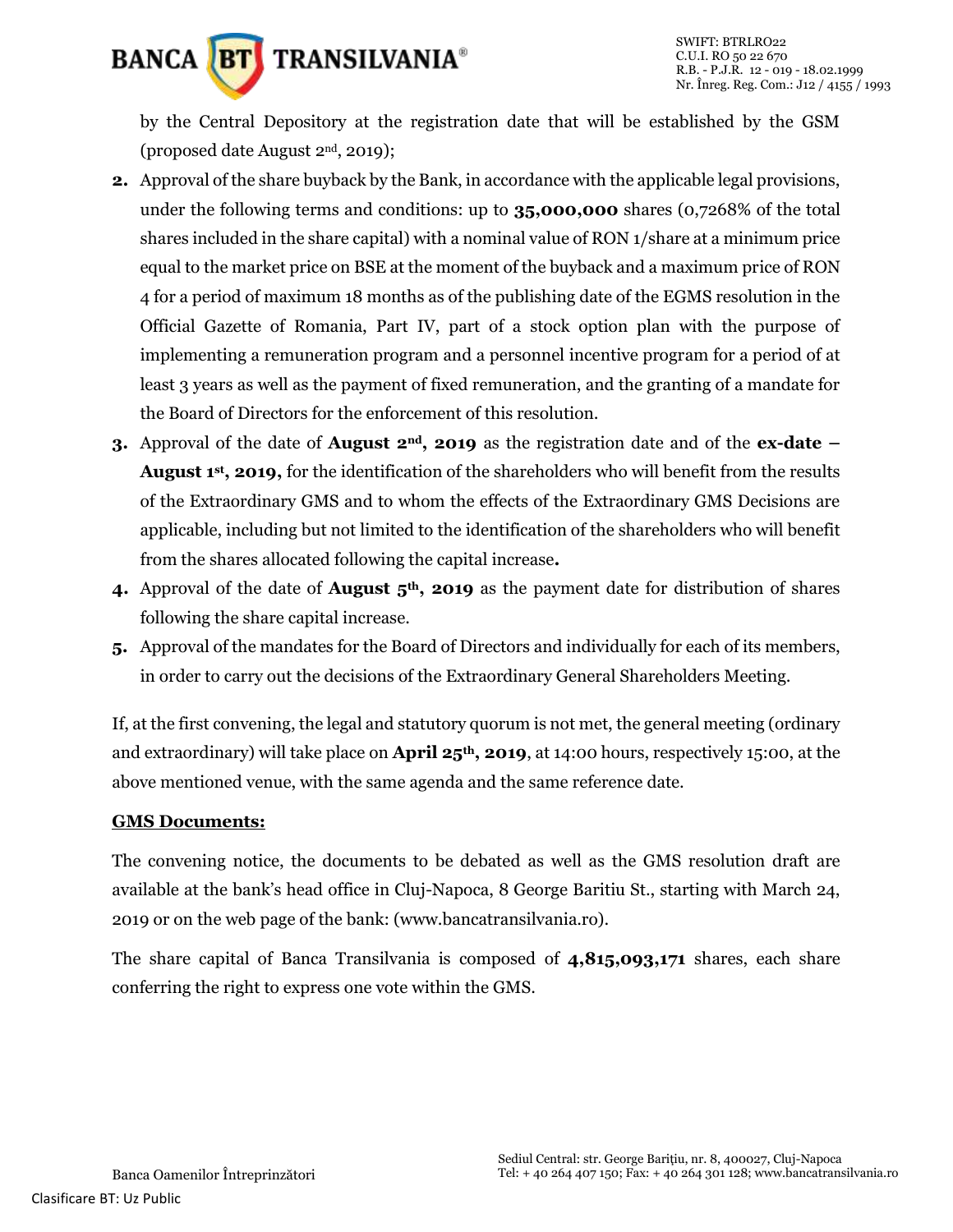## **BANCA** BT **TRANSILVANIA®**

#### **Shareholders' proposals regarding the GMS:**

One or more shareholders having at least 5% of the share capital, individually or jointly, are entitled:

- to introduce new topics on the agenda (provided that each topic is accompanied by a justification or a draft decision proposed to be approved by the general meeting and; such proposal has to be sent to the bank not later than 15 days from the date of publication of the convening notice in the Official Gazette);
- to present draft resolutions for the topics on the agenda or proposed to be included on the agenda of the general meeting (such proposals will be written and sent to the bank not later than 15 days from the date of publication of the convening notice in the Official Gazette).

If appropriate, the revised agenda will be republished by **April 12, 2019** according to the law.

The shareholders' proposals and the documents attesting the fulfilment of conditions to exercise the rights mentioned above will be sent as follows:

- through a handwritten document in original sent by post or courier service to Banca Transilvania S.A., 8 George Baritiu St., Cluj-Napoca, Cluj county. The document must be sent in an envelope on which the following is written clearly: "*For the General Meeting of Shareholders of the 24th/25th of April 2019*".

through a document signed with an extended electronic signature according to the Law no. 455/2001 regarding electronic signatures – sent t[o actionariat@btrl.ro.](mailto:actionariat@btrl.ro)

#### **Questions regarding the GSM:**

The shareholders can submit questions in writing regarding the topics on the agenda together with acts enabling the identification of the shareholder, so that they may reach the registry of the company by **22.04.2019** at the latest.

The shareholders questions may be sent in writing by post or courier service to Banca Transilvania S.A.'s headquarters or by e-mail to [actionariat@btrl.ro.](mailto:actionariat@btrl.ro) If sent by post, the document must be sent in an envelope on which the following is written clearly: ""*For the General Meeting of Shareholders of the 24th/25th of April 2019*".

The bank may also reply by posting the answers on the bank's website [\(www.bancatransilvania.ro](http://www.bancatransilvania.ro/)), Investors' Relations Section, FAQ Tab.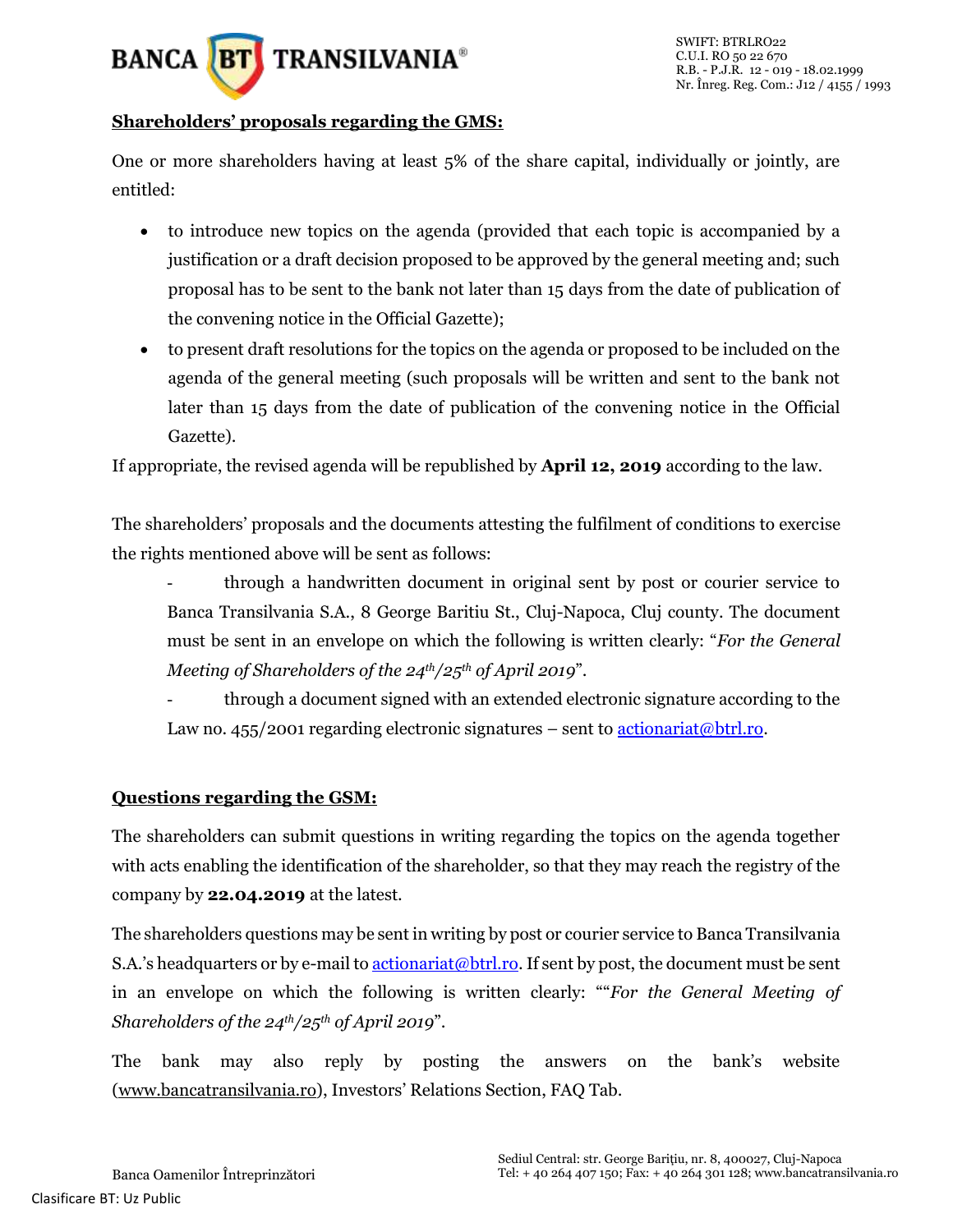

#### **Participation in GSM:**

The reference date is April  $15<sup>th</sup>$ , 2019. Only shareholders registered on that date with the Shareholding Register held by the Central Depository will be able to participate and vote in the general meetings.

Shareholders may participate in the general meetings directly (through legal representatives), may be represented by other persons according to the law or may vote by correspondence.

The access of shareholders in the GSM or vote via correspondence is allowed through the direct identification of the individual by an identification document - ID (Identity card or legal equivalent (I.C.) for Romanian citizens or passport/proof of residency for foreign citizens), for natural individuals. For companies, the ID of the legal representative (Identity card or legal equivalent (I.C.) for Romanian citizens or passport/proof of residency for foreign citizens) must be provided.

The quality of the legal representative of a shareholder-company or other entities without legal personality will be determined in accordance with the list of shareholders at the reference, received from the Central Depository or by the participants defined in accordance with the applicable law which provide custody services: a) the account statement which verifies the position of shareholder as well as the number of share held; b) the documents which attest the registration of information regarding the legal representative from the Central Depository/ other participants.

Should the legal representative of the shareholder-company not be mentioned in the shareholders' list at the reference date, then the quality of legal representative is proven through an official document which validates this quality (proof issued by a competent authority, in original or legalized copy, no older than 1 month before the date of the GSM).

The representative of the shareholder-individual must provide proof of identity (Identity card or legal equivalent (I.C.) for Romanian citizens or passport/proof of residency for foreign citizens) as well as a special or general power of attorney signed by the shareholder-individual.

The conventional representative of the shareholders-companies will provide the following proof of identity: identification document of the representative (Identity card or legal equivalent for Romanian citizens or passport/proof of residency for foreign citizens) together with special and general power of attorney signed by the legal representative. Information on power of attorney, general or specific, as well as voting by correspondence are mentioned below.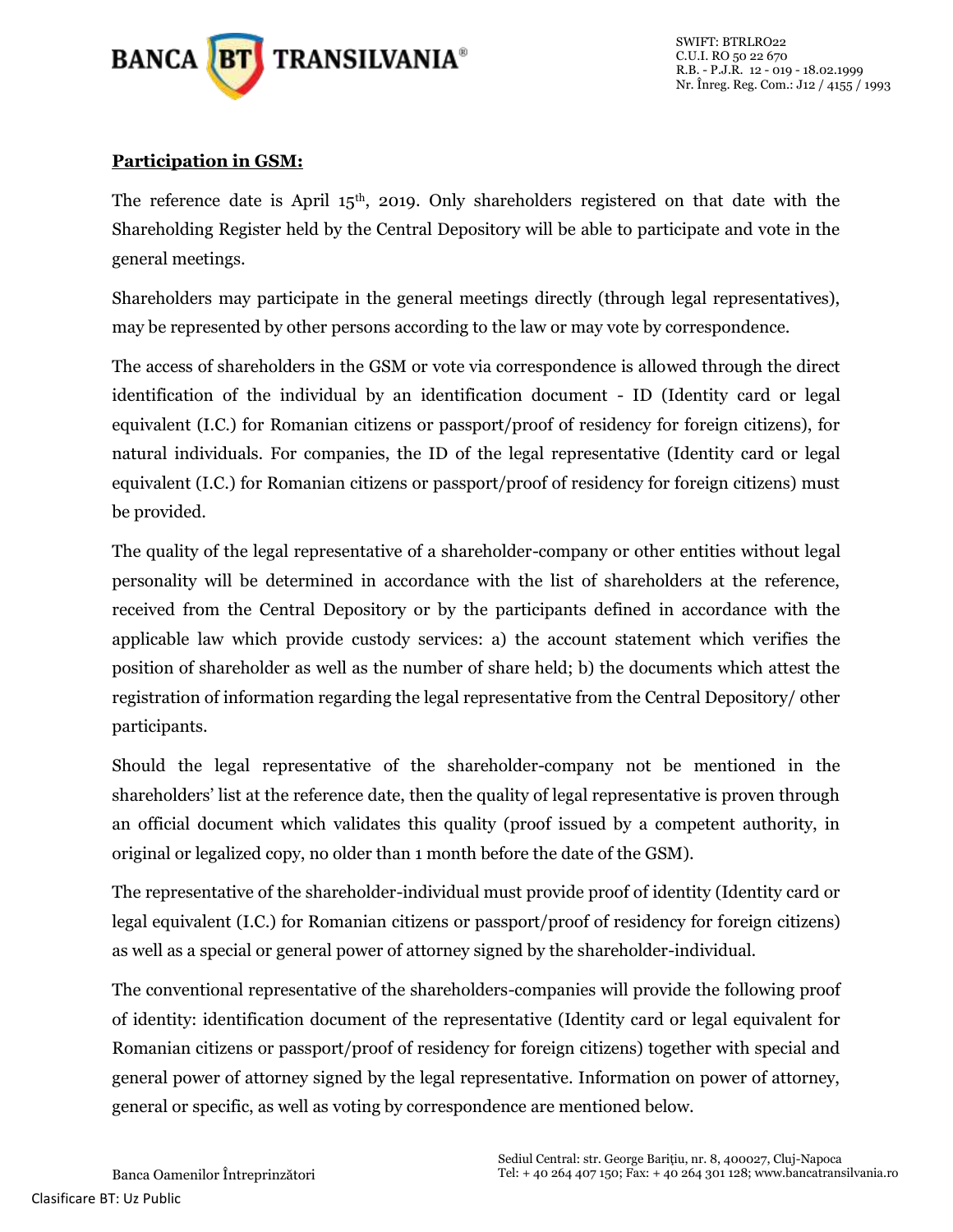

The documents presented in a foreign language other than English (except for identity documents valid in Romania) shall be accompanied by a translation made by a sworn translator in Romanian or English.

#### **General Power of Attorney**

Before their first use, general power of attorney shall be submitted / sent, in copy, containing the phrase "identical with the original" and with the signature of the representative so that the documents are received at the registry of the company until **April 19th 2019, 17:00, in an envelope clearly indicating "***For the General Meeting of Shareholders of the 24th/25th of April 2019***".**

General Power of Attorney (GPA) in a certified copy will be retained by the Company, having made mention of this in the minutes of the general meeting. General Power of Attorney is valid for a period which may not exceed three years.

The GPA can be sent by e-mail with the extended electronic signature, according to Law. 455/2001 on electronic signature, as amended and supplemented, so it may be received at the registry of the Company until **April 19th 2019, 17:00**, at [actionariat@btrl.ro](mailto:actionariat@btrl.ro), with the subject "*For the General Meeting of Shareholders of the 24th/25th of April 2019*".

To validate the mandate, the agent (conventional representative) must be either an intermediary (in accordance with the applicable law) or a lawyer and the shareholder is their client. Also, the agent must not be a situation of conflict of interest, such as:

- the agent is the significant shareholder of Banca Transilvania SA or an entity controlled by such shareholder;

- the agent is a member of the management body of Banca Transilvania, a significant shareholder or entity controlled by such shareholder;

- the agent is an employee or an auditor of the company or of a significant shareholder or entity controlled by such a shareholder;

- the agent is a spouse, relative or in-law up to the fourth degree of one of the individuals mentioned above.

The power of attorney cannot be transferred to another person. If the representative is a legal entity, it may exercise its mandate through any person that is part of its governing body or its employees (through proof of quality of representation).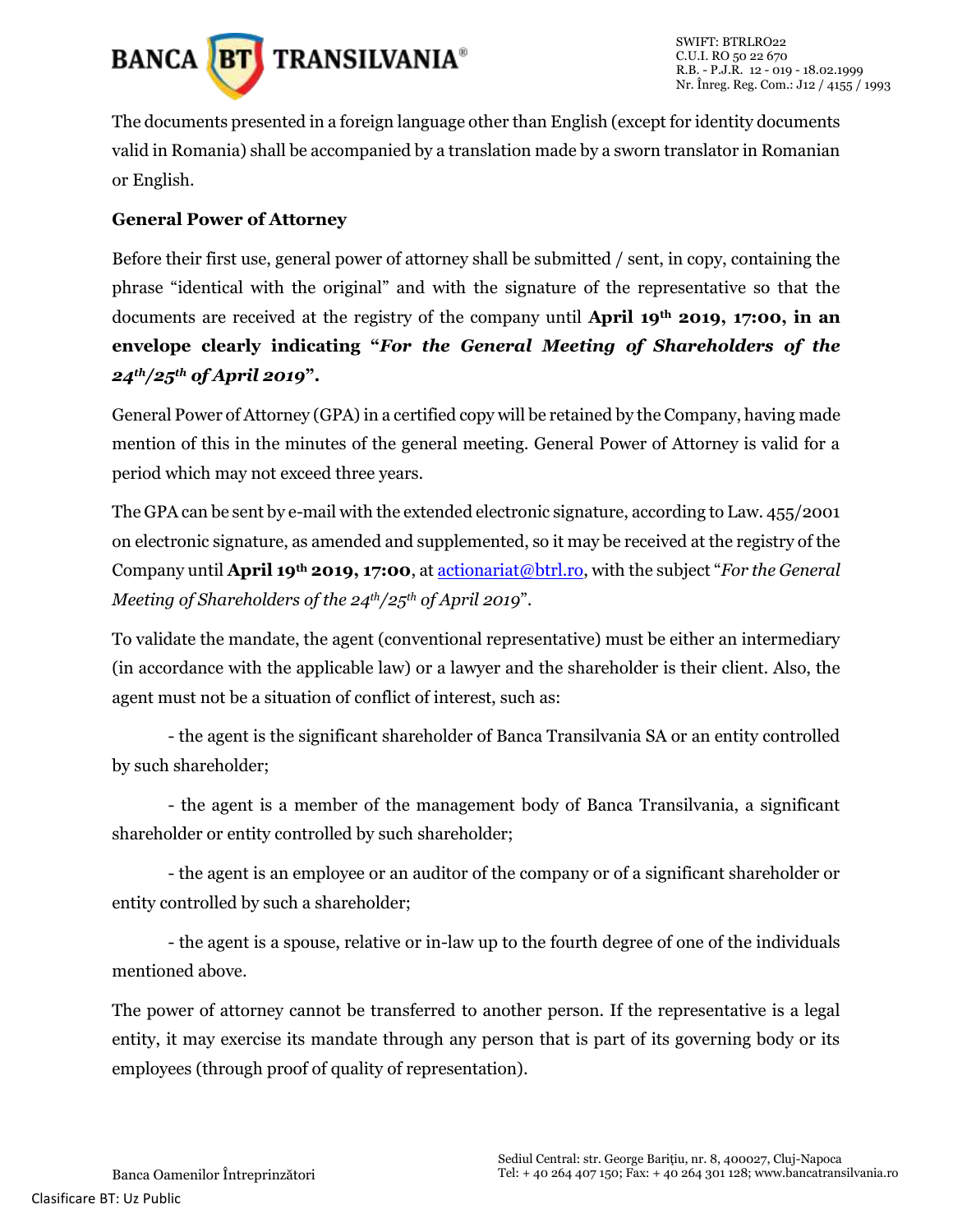

Along with GPA, the shareholders will send the company proof that the agent is either an intermediary (in accordance with the applicable law) or a lawyer and the shareholder is a client thereof.

Also, individual shareholders will send copy of the proof of their identity.

The documents presented in a foreign language other than English (except for identity documents valid in Romania) shall be accompanied by a translation made by a sworn translator in Romanian.

Verification and validation of the GPA submitted to the Company will be conducted by the technical secretaries designated in accordance with the law, who shall safeguard the documents.

#### **Special Power of Attorney (SPA) and correspondence voting ballots**

- 1. The documents necessary for individual shareholders to attend the GSM are:
	- an identification document, if the shareholder attends the meeting in person;
	- a special power of attorney in accordance with the law and the identification document of the representative, if the shareholder is represented by another person;
- 2. The documents necessary for shareholders companies to attend the GSM are:
	- $\circ$  The quality of the legal representative of a shareholder-company or other entities without legal personality will be determined in accordance with the list of shareholders at the reference, received from the Central Depository or by the participants defined in accordance with the applicable law which provide custody services: a) the account statement which verifies the position of shareholder as well as the number of share held; b) the documents which attest the registration of information regarding the legal representative from the Central Depository/ other participants.
	- o Should the legal representative of the shareholder-company not be mentioned in the shareholders' list at the reference date, then the quality of legal representative is proven through an official document which validates this quality (proof issued by a competent authority, in original or legalized copy, no older than 1 month before the date of the GSM).
	- $\circ$  beside the aforementioned document proving the legal representative status of the person signing the power of attorney, the person delegated with representation competence must also present, in accordance with the law, the special or general power of attorney signed by the legal representative of the respective legal entity.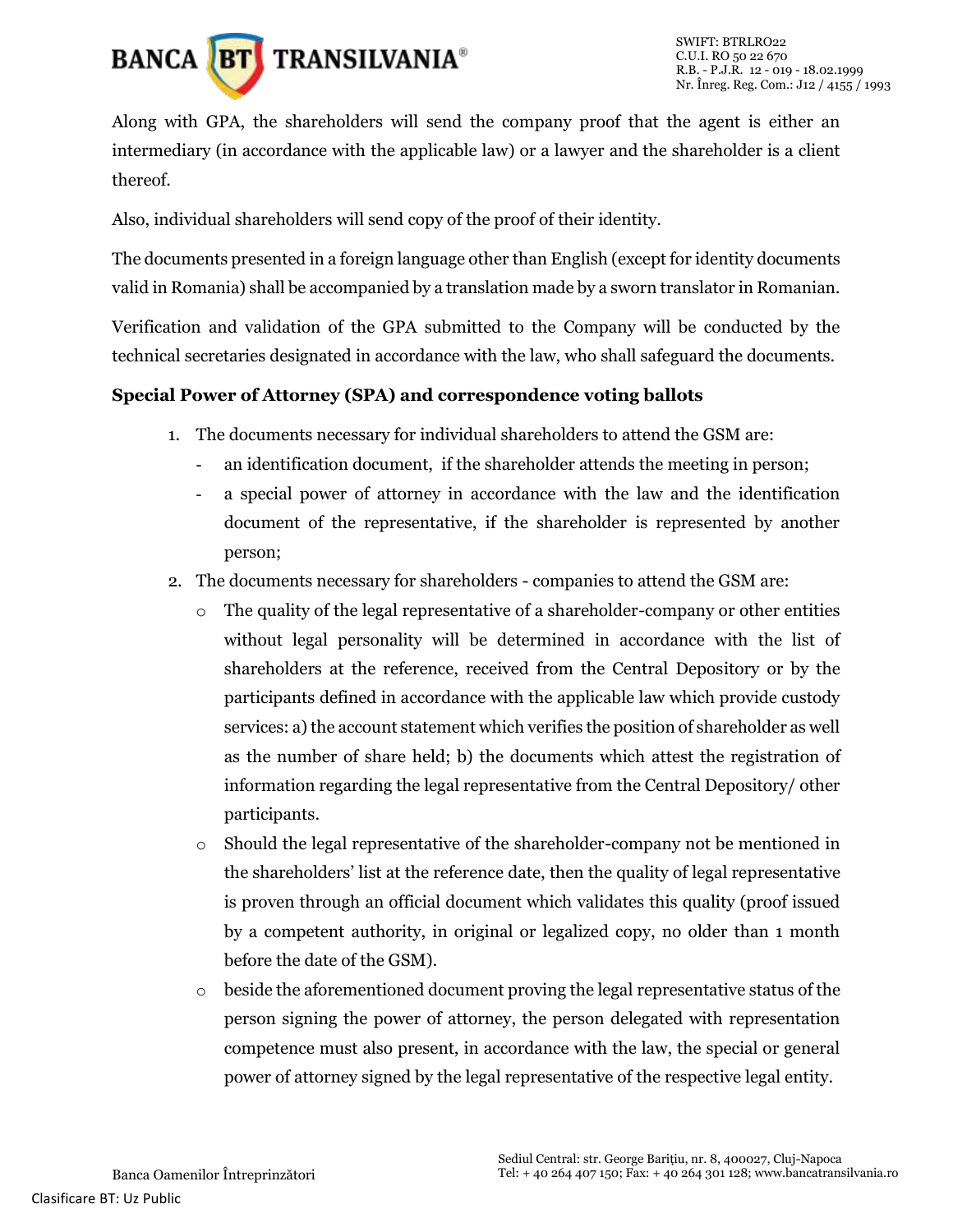

Starting with March  $24<sup>th</sup>$ , 2019 the special power of attorney forms, respectively those for exercising the right to vote by correspondence will be available at Banca Transilvania's Head Office and the bank's branches/agencies in the country or can be downloaded from the bank's website [\(www.bancatransilvania.ro\)](http://www.bancatransilvania.ro/), in both Romanian and English**.**

After filling in and signing the power of attorney forms, under the sanction of losing the voting right, a copy is to be filed with / sent to the Bank's Head Office by **April 19th, 2019** (in an envelope mentioning "*For the General Meeting of Shareholders of the 24th/25th of April 2019*"), another copy will be given to the authorized person and the third will remain with the shareholder. The power of attorney will be accompanied by a copy of the identification document of the individual shareholder /legal representative of the shareholder-company and for legal entities by an official document certifying the quality of legal representative mandated to sign the power of attorney. The special power of attorney should include the information provided in the special power of attorney form provided by BT specifying the vote for each item on the agenda. The power of attorney forms can be sent by e-mail to the following e-mail address:  $\frac{\text{actionariat}(\omega_{\text{btrl},ro.}}{\text{cmol}}$ 

Credit institutions that provide custody services for the bank's shareholders may sign and transmit the GPAs / SPAs by mail on behalf of their clients, based on the rights conferred onto them by the custody contracts as well as the exact voting instructions received from customers for such a GSM.

In this case, the SPAs/ correspondence voting ballots shall be accompanied by an affidavit issued by the credit institution which received the power of representation by the SPA, which establishes that:

(a) the credit institution provides custody services for said shareholder;

(b) the instructions contained within the power of attorney) are identical to the instructions from the SWIFT message received by the credit institution in order to vote on behalf of the shareholder.

The SPAs / correspondence voting forms and the before mentioned affidavit issued by the credit institution that received power of representation through the SPA must be submitted at the company in original, signed, as appropriate, or transmitted by e-mail to [actionariat@btrl.ro](mailto:actionariat@btrl.ro) without the fulfilment of other formalities related to the form of these documents, within the deadlines mentioned above.

The shareholders registered on the reference date may vote by correspondence, before the General Shareholders Meeting, using the voting form put at their disposal on the bank's web site or at